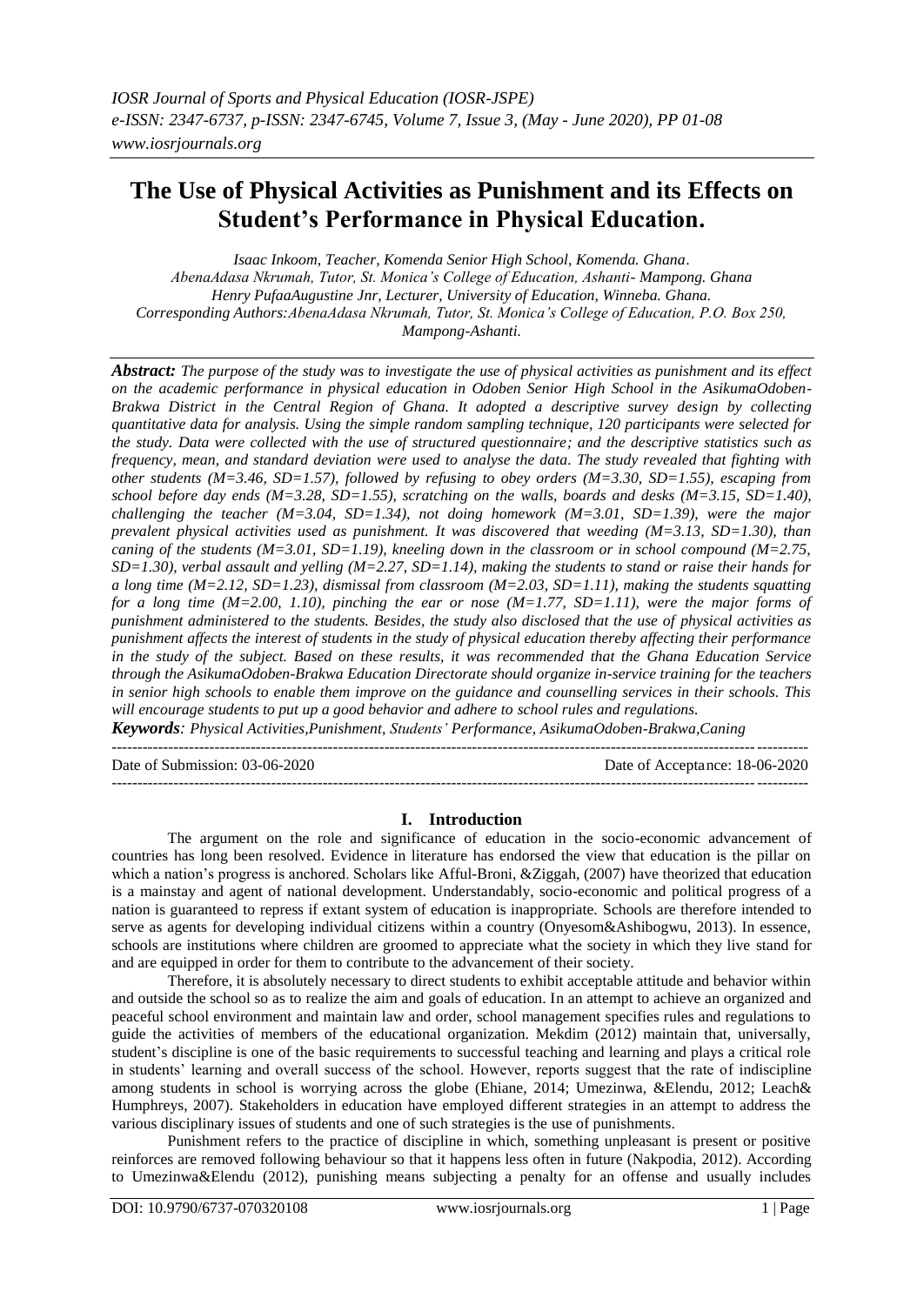inflicting some kind of hurt. It could be inferred that punishment is a practice used in reducing the incidence of one's behaviour either by deterring the potential offenders or by incapacitating and preventing them from repeating the offence or by reforming them into law-abiding student. The American Academy of Pediatrics (1998) defines punishment as the application of a negative stimulus to reduce or eliminate a behavior. They further classified punishment for students into verbal reprimands and the use of physical activities (corporal punishments). Physical activities or corporal punishment refers to the use of physical force with the intention of causing a child pain, but not injury, for the purpose of correction or control of the child's behaviour (Straus, 2001).

Studies have revealed that the most common physical activities used by teachers as punishment include painful body postures (such as placing in closed spaces), use of excessive exercise drills, kneeling down or standing for a long time, cutting grasses, fetching water, pulling of ears, sweeping and tidying of the school environment, and running round the school field, (Alhassan, 2014; Umezinwa&Elendu, 2012; Gershoff &Bitensky, 2007; McClure & May, 2008).Even though some scholars have touted the use of physical activities as punishment to instill good morals and a means to restore student discipline (Essuman, 2007, Feltham, & Horton, 2006), other practitioners have maintained that, the use of physical activities as punishment in schools is an ineffective, dangerous and an unacceptable method of instilling discipline (National Commission for Protection of Child Rights [NCPCR] (2010). Umezinwa&Elendu (2012) corroborates this assertion when they argued that the academic success, health, and fitness of a punished student may be affected as he or she may lose interest and withdraw from the teacher and school activities including sports due to the psycho-social effects associated with physical activities as punishment.

A corpus of literature theoretically and empirically discovered that the use of physical activities as punishment not only affect the academic performance of students but have serious repercussions on the life of students. In their study, Greydanus, Pratt, Spates, Blake-Dreher &Greydanus-Gershoff (2003) averred that most students who are punished through physical activities often times get hurt and medical complications to prevent them from returning to school for days, weeks, or even longer. Reported medical findings of students punished through physical activities include abrasions, severe muscle injury, extensive hematomas, whiplash damage, life-threatening fat hemorrhage, and others including death (Poole, Ushokow, & Nader, 1991; Hyman, 1996).

Many researchers believe that the using the use of physical activities as punishment has the potential to cause students to become more rebellious and are more likely to demonstrate vindictive behavior, seeking retribution against school officials and others in society (Gitome, Katola&Nyabwri, 2013). Besides, studies have established that victims who are made to go through physical activities as punishment can have difficulty sleeping, fatigue, feelings of sadness and worthlessness, suicidal thoughts, anxiety episodes, increased anger with feelings of resentment and outbursts of aggression, deteriorating peer relationships, difficulty with concentration, lowered school achievement, antisocial behavior, intense dislike of authority, somatic complaints, tendency for school avoidance, school drop-out, and other evidence of negative high-risk adolescent behavior (Dubanoski, Inaba, &Gerkewicz, 1998; Reinholz, 2005; Malott & Trojan, 2000).

The reports of previous studies elsewhere consistently confirmed that the use of physical activities as punishment does not only affect the academic performance of students in physical education and the entire success of the school. However, the issue is "To what extent do the use of physical activities as punishment influence students' performance in physical education in the BremanAsikuma Senior High School in the Central Region of Ghana?" Even though research has consistently underscored the contribution of students discipline to academic performance and school success, it appears research into these issues is sparse especially in Public Senior Schools in Ghana. This study is therefore conducted to throw more light on the link between these variables in the Senior High Schools in the AsikumaOdobenBrakwa District in the Central Region of Ghana. Therefore, the thrust of the work is to study the use of physical activities as punishment on students' academic performance in physical education.

## **Research Design**

# **II. Materials and Methods**

A descriptive survey design was used for the study. The design was used to obtain information about the occurrence, distribution, and interrelations of variables within a population where data are usually gathered through self-reporting (Polit & Beck, 2010). Mugenda and Mugenda (2009) support the use of the descriptive survey design in education research when they observe that it is arguably the best method available to social scientists and other educators who are interested in collecting data for the purpose of describing a population which is too large to observe directly.

## **Population of the Study**

The population for this study included all Senior High School students in Breman-Asikuma Senior High School. However, the target population of whom the researcher solicited for information from were form two and three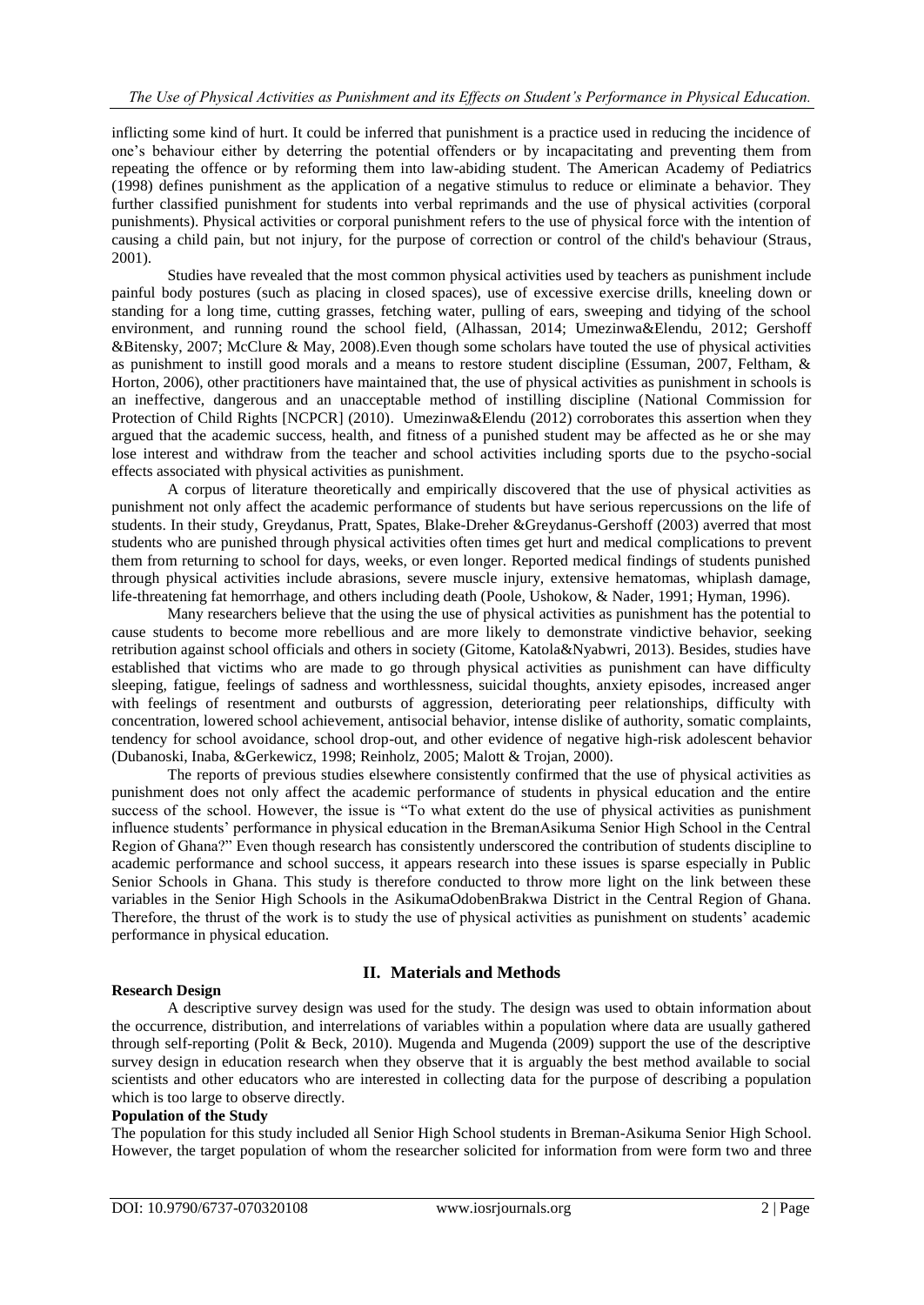students of Breman-Asikuma Senior High School whose academic result were accessible. 750 boys and 550 girls, totaling 1310 students answered the research questions.

# **Sample and Sampling procedures**

A sample size of 120 participants was used for the study. This sample size was appropriate for the study based on the suggestion of Asamoah-Gyimah and Duodu (2007) that a sample size of 10% to 30% of the population is representative in quantitative studies.

## **An instrument for Data Collection**

A structured questionnaire was used for data collection. The items in the questionnaire were structured questions since they are close-ended questions which require the respondents to choose between appropriate options (Shiu, Hair, Bush &Ortinau, 2009). Therefore, the respondents were limited to choose from the options provided in the questionnaire.

The questionnaire was made up of two parts. The first part collected information on the personal characteristics of the students such as sex, age. The second part was the various forms of punishment which contained items on a 5-point Likert scale such that 5=Always, 4=usually, 3=Sometimes, 2=Once a while, and 1=never. The respondents were required to circle only option of each item to reflect their perception. The third part of the questionnaire collected data on the effects of punishment on the academic performance of the students measured on such that 5=Strongly Agree, 4= Agree, 3=Neutral, 2=Disagree, and 1=Strongly Disagree.

#### **Validity**

The questionnaire was subjected to face and content validation. Face validity was ensured by giving the questionnaire to some colleague students and my supervisor to examine whether the items in the questionnaire were in line with what the study sought to find. Their views were considered in improving the items in the questionnaire. Gall, Gall, and Borg (2003) suggest that the content validity of an instrument is guaranteed through expert judgment. Content validity was ensured by giving the instrument to my supervisor for scrutiny and his suggestions were incorporated in reshaping the instrument. The pilot study helped to improve the face and content validity of the instruments.

#### **Reliability**

The reliability of the questionnaire was approached as the internal consistency of the questionnaire items where Cronbach alpha was computed to determine the reliability based on data collected in the pre-test. The choice of Cronbach alpha (α) co-efficient was made on the merit of views of Berg (2009) who contended that Cronbach alpha is used when measures have multi-scored items. The reliability co-efficient obtained from the analysis of the pre-test was 0.79 (standardized item alpha) which falls within the accepted range of more or equal to 0.70 (Dörnyei& Taguchi, 2010).

## **Data Collection Procedure**

Before data collection, the researchers had an introductory letter from the Department of the Physical Education Recreation and Sport, University of Education, Winneba. Thereafter, the researcher sought permission from the headmaster and the teachers. The purpose of the study was to explain to the respondents and outlined as well as an explanation on how the questionnaire would be responded to. The questionnaires were distributed to the respondents. The researchers personally administered the questionnaires to the respondents who filled and return them immediately. The presence of the researcher in the schools during data collection helped to clarify any issues that arose. The researchers also used the opportunity to translate the questionnaire items into the first language of the pupils to ensure better understanding. The completed questionnaires were placed in envelopes and sealed.

#### **Data Analysis Procedure**

Prior to the analysis, the data werescreened and entered into the SPSS and explored to identify missing data and outliers. Descriptive statistics were used to analyze the data. Borg and Gall (2003) argue that descriptive statistics not only allows the researcher to use numbers but also provides the researcher with data that allow for inferences on the population and directions for answering research questions.

#### **Response Rate**

# **III. Results and Discussion**

One hundred and twenty (120) questionnaires were distributed to the respondents, and a hundred (100) were retrieved and used for the analysis, representing a response rate of about 83.3%. Twenty (20) of the questionnaires returned were not used in the analysis because they contained many missing data whilst others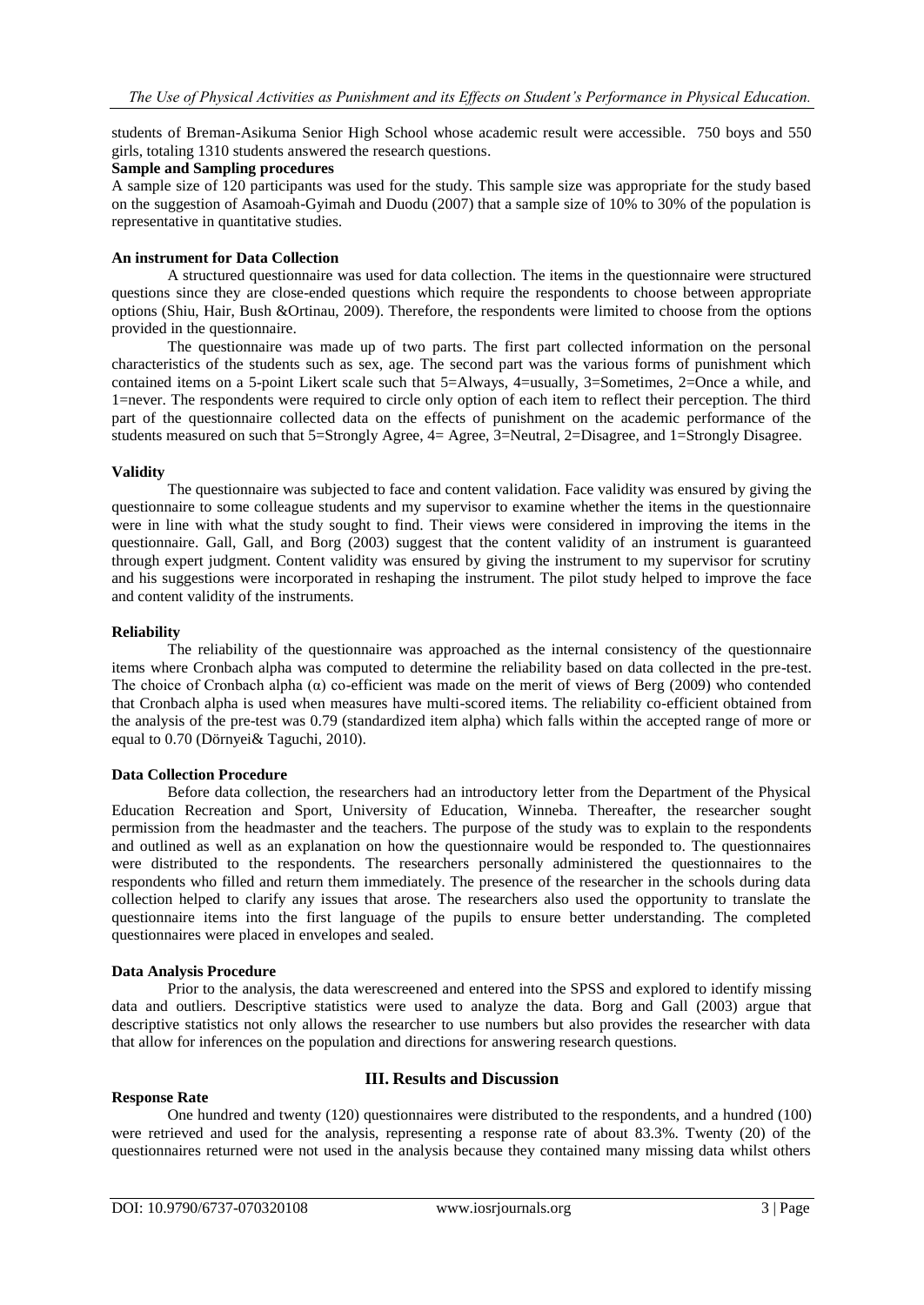too were not answered at all. Nevertheless, this response rate was considered adequate based on the suggestion of Saunder, Lewis, and Thornhill (2007) that an average response rate of 30% to 40% is acceptable in surveys.

#### **Data Presentation and Analysis of Research Questions**

The first research question examined the perception of the participants on the underlying reasons for being punished in school. The results of the analysis are presented in Table 4. 1.

**Table 4.1: Descriptive Statistics on the use of Physical Activities as Punishment**

|                   | Table 4.1: Descriptive Statistics on the use of Physical Activities as Punishment |     |                |                |      |                       |
|-------------------|-----------------------------------------------------------------------------------|-----|----------------|----------------|------|-----------------------|
| <b>Statements</b> |                                                                                   | N   | <b>Minimum</b> | <b>Maximum</b> | Mean | <b>Std. Deviation</b> |
| 1.                | Fighting with other students                                                      | 100 | 1              | 5              | 3.46 | 1.57                  |
| 2.                | Refusing to obey orders                                                           | 100 | 1              | 5              | 3.30 | 1.55                  |
| 3.                | Escaping from school before the<br>day ends                                       | 100 | 1              | 5              | 3.28 | 1.54                  |
| 4.                | Scratching on the walls, boards and<br>desks                                      | 100 | 1              | 5              | 3.15 | 1.40                  |
| 5.                | Challenging the teacher                                                           | 100 | $\mathbf{1}$   | 5              | 3.04 | 1.36                  |
| 6.                | Not doing homework                                                                | 100 | 1              | 5              | 3.01 | 1.39                  |
| 7.                | Forgetting books or any of the class<br>materials                                 | 100 | $\mathbf{1}$   | 5              | 2.35 | 1.37                  |
| 8.                | Low grades in exams                                                               | 100 | 1              | 5              | 2.21 | 1.36                  |
| 9.                | Talking behind the teacher's back                                                 | 100 | 1              | 5              | 2.07 | 1.29                  |
| 10.               | Giving the wrong answer to a<br>question                                          | 100 | $\mathbf{1}$   | 5              | 1.56 | 0.96                  |

The information in Table 4.1 revealed that the participants perceived all the reasons highlighted in this study to be the underlying causes of punishments in school. However, the participants rated highest on fighting with other students  $(M=3.46, SD=1.57)$ , followed by refusing to obey orders  $(M=3.30, SD=1.55)$ , escaping from school before day ends  $(M=3.28, SD=1.55)$ , scratching on the walls, boards and desks  $(M=3.15, SD=1.40)$ , challenging the teacher (M=3.04, SD=1.34), not doing homework (M=3.01, SD=1.39), forgetting books or any materials ( $M=2.35$ , 1.37), low grades in exams ( $M=2.21$ ,  $SD=1.36$ ), talking behind the teacher's back ( $M=2.07$ ,  $SD= 1.29$ ) while giving of wrong answers (M=1.56, SD=0.96) was the least among the reasons. Based on the 5point Likert scale used for the data where the mean is 3.0, it could be noticed that all the components of culture, as well as the overall culture, were above the mean which implies that most of the physical activities as punishment were common in the school. From these results, it could be observed that fighting with other students, refusing to obey orders, escaping from school before the day ends, scratching on the walls, boards, and desks, challenging the teacher and not doing homework were the most reasons unveiled by students to be the major causes of punishments in the school. According to Alhassan (2013) school, corporal punishment is administered within schools, when pupils'/students are punished by teachers or school administrators for the wrong done against rules and regulations or, in the past, apprentices by master craftsmen. he conceived that corporal punishment comes in the form of canning, using hands in beating the student, denying them from the break and making them kneeling down in front of the classroom.

The researchers further sought to investigate respondents' views on the forms of punishments administered in school. The results are presented in Table 4.2.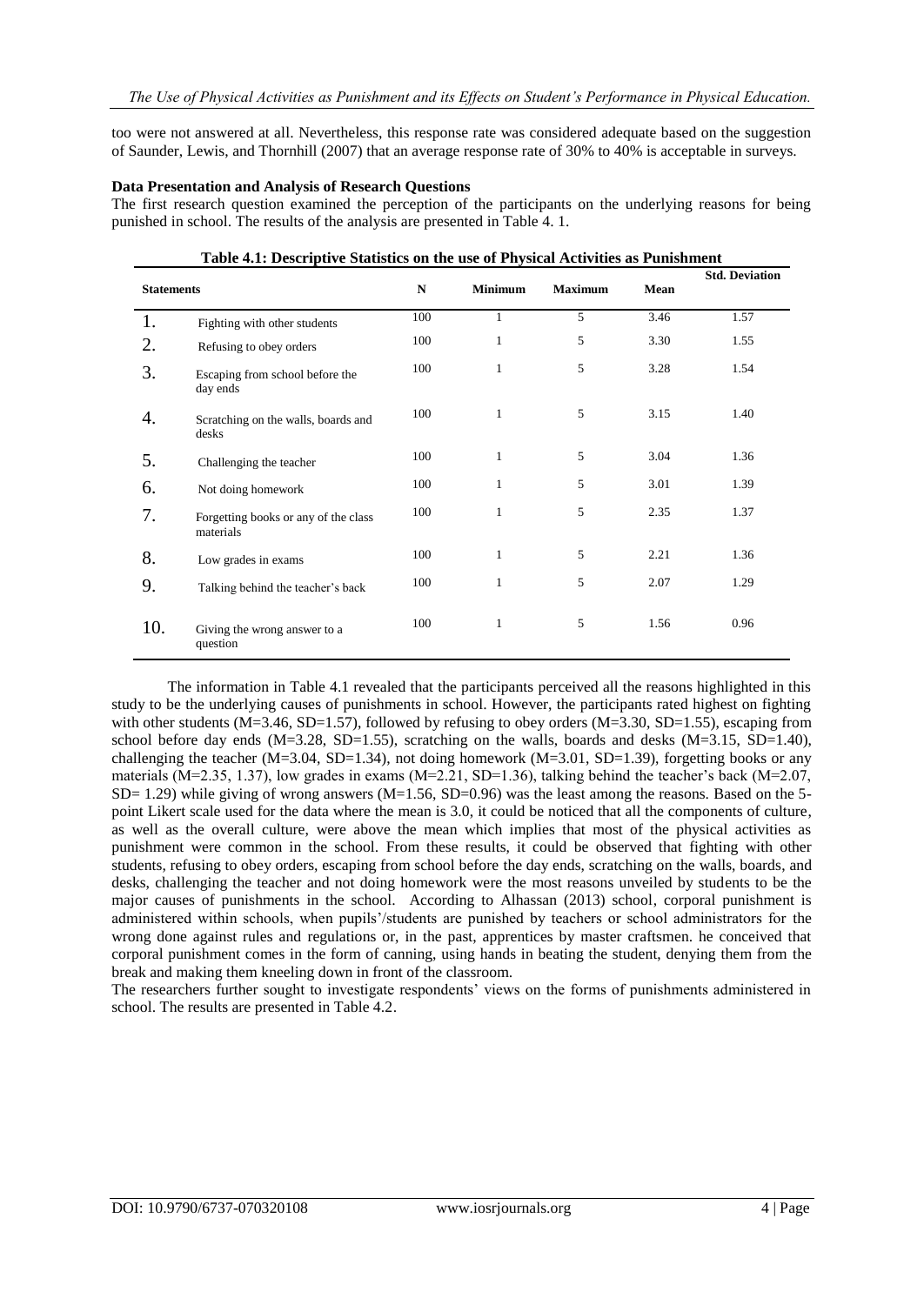| Table 4.2. Descriptive Statistics on the Forms of Funnshinents |                                                                                                 |     |                |                |      |                          |  |
|----------------------------------------------------------------|-------------------------------------------------------------------------------------------------|-----|----------------|----------------|------|--------------------------|--|
| <b>Forms of Punishments</b>                                    |                                                                                                 |     | <b>Minimum</b> | <b>Maximum</b> | Mean | Std.<br><b>Deviation</b> |  |
| 1.                                                             | Weeding                                                                                         | 100 | 1              | 5              | 3.13 | 1.30                     |  |
| 2.                                                             | Caning on students                                                                              | 100 | 1              | 5              | 3.01 | 1.19                     |  |
| 3.                                                             | Kneeling down in classroom or in school<br>compound                                             | 100 | 1              | 5              | 2.75 | 1.30                     |  |
| 4.                                                             | Verbal assault and yelling                                                                      | 100 | 1              | 5              | 2.27 | 1.14                     |  |
| 5.                                                             | Making the student stand or raise their<br>hands for a long time                                | 100 | 1              | 5              | 2.12 | 1.23                     |  |
| 6.                                                             | Dismissal from classroom                                                                        | 100 | 1              | 5              | 2.03 | 1.11                     |  |
| 7.                                                             | Making the student squatting for long time                                                      | 100 | 1              | 5              | 2.00 | 1.10                     |  |
| 8.                                                             | Pinching the ear or nose                                                                        | 100 | 1              | 5              | 1.77 | 1.11                     |  |
| 9.                                                             | Beating with a ruler, a hose, by<br>hand, or throwing with something                            | 100 | 1              | 5              | 1.62 | 1.06                     |  |
| 10.                                                            | Denying you from enjoying break, using<br>table, chair, textbook or other learning<br>materials | 100 | 1              | 5              | 1.48 | 0.96                     |  |

|  |  |  |  |  |  |  | Table 4.2: Descriptive Statistics on the Forms of Punishments |
|--|--|--|--|--|--|--|---------------------------------------------------------------|
|--|--|--|--|--|--|--|---------------------------------------------------------------|

The results in Table 4.2 revealed that the participant's experience different forms of punishments as applied in the school under study. Nevertheless, the participants rated highest on weeding (M=3.13, SD=1.30), than caning of the students  $(M=3.01, SD=1.19)$ , kneeling down in the classroom or in school compound  $(M=2.75, SD=1.30)$ , verbal assault and yelling  $(M=2.27, SD=1.14)$ , making the students to stand or raise their hands for a long time  $(M=2.12, SD=1.23)$ , dismissal from classroom  $(M=2.03, SD=1.11)$ , making the students squatting for a long time  $(M=2.00, 1.10)$ , pinching the ear or nose  $(M=1.77, SD=1.11)$ , beating the students with a ruler, a hose, by hand, or throwing with something  $(M=1.62, SD= 1.06)$  with denying the students from enjoying break, using table, chair, textbook or other learning materials  $(M=1.48, SD=0.96)$  being the least of the forms of punishment administered to the students in the school under study. From these results, it could be observed that weeding, caning of students, kneeling down in classroom or in the school compound, verbal assault and yelling and the act of making the student stand or raise their hands for a long time were the major forms of punishment that teachers in the school under study used. The findings of this study agrees with that of Kimani, Kara and Ogetange (2012) in primary schools in Kenya who reported canning (96%), weeding (91.2%), kneeling down (90%), pinching (78%), and pulling hair/ears (71.6%) and forced manual work (70.8%) as the most prevalent forms of punishment used at school. kicking (36.8%), being shaken or being thrown around (39.6%) and standing in the sun for long periods (42%) were the various forms of punishment used in schools. Again, the study investigated the effects of the forms of punishment in physical Education among students in Odoben Senior High School in the study area and the results are shown in Table 4.3.

|  | Table 4.3: Distribution of Respondents' Responses on the punishment in Physical Education among |  |
|--|-------------------------------------------------------------------------------------------------|--|
|  | students                                                                                        |  |

| <b>Effects of Punishments on Physical Education</b> |                                                                                                                                      | Agree |      | <b>Undecided</b> |               | <b>Disagree</b> |     |
|-----------------------------------------------------|--------------------------------------------------------------------------------------------------------------------------------------|-------|------|------------------|---------------|-----------------|-----|
|                                                     |                                                                                                                                      | N     | $\%$ | N                | $\frac{0}{0}$ | N               | %   |
|                                                     | The use of physical activities as punishment affects my<br>interest and performance in physical education                            | 54    | 54%  | 9                | 9%            | 37              | 37% |
| 2.                                                  | The act of asking students to squat in the classroom has<br>made me dislike physical education as a subject                          | 55    | 54%  | 14               | 14%           | 31              | 31% |
| 3.                                                  | The practice of making students jog around the school<br>compound as punishment has caused me to dislike<br>physical education       | 59    | 59%  | $\overline{4}$   | 4%            | 37              | 37% |
| 4.                                                  | The practice of making students run around the school<br>field has caused me to dislike physical education                           | 51    | 51%  | 8                | 8%            | 41              | 41% |
| 5.                                                  | The use of push-ups as a means of punishing students<br>has caused me to dislike physical education                                  | 45    | 45%  | 22               | 22%           | 33              | 33% |
| 6.                                                  | Asking students to do duck walk whiles holding their<br>ears in the classroom has made me dislike physical<br>education as a subject | 50    | 50%  | 10               | 10%           | 40              | 40% |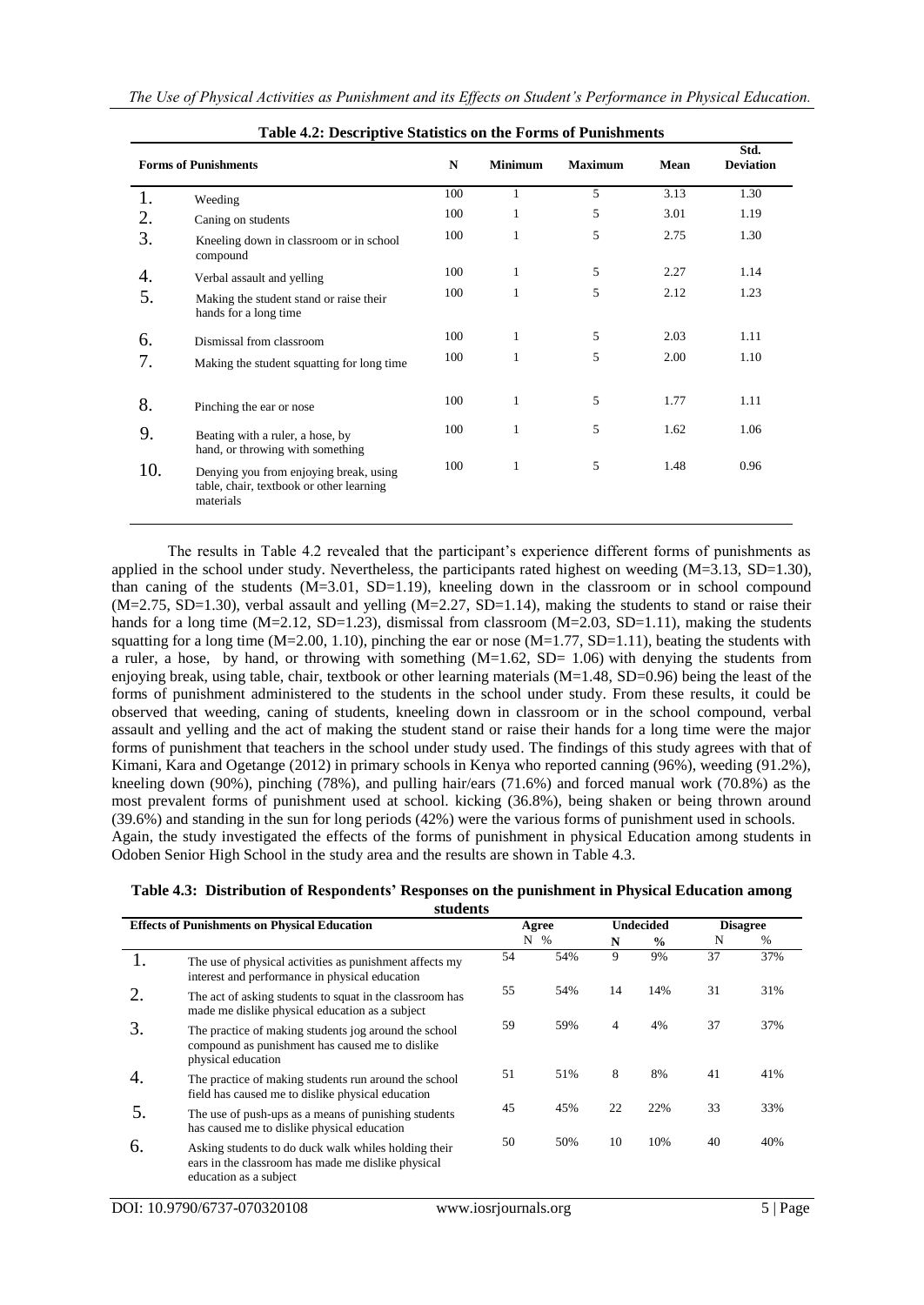|     | The practice of making students to push the wall in the<br>classroom as punishment has made me to dislike                                                                               | 54 | 54% | 12 | 12% | 34 | 34% |
|-----|-----------------------------------------------------------------------------------------------------------------------------------------------------------------------------------------|----|-----|----|-----|----|-----|
| 8.  | physical education<br>Asking students to do the set position whiles keeping<br>one leg in the air from the back in the classroom has<br>made me dislike physical education as a subject | 53 | 53% |    | 7%  | 40 | 40% |
|     | The act of asking students raising the heels with hands<br>up in the classroom has made medislike physical<br>education                                                                 | 57 | 57% | 9  | 9%  | 34 | 34% |
| 10. | Asking students to do jumping jacks as punishment in<br>the classroom has made me dislike Physical education                                                                            | 62 | 62% | 14 | 14% | 24 | 24% |

Source: Survey Data, 2017

From the data in Table 4.3, it is realized that 54 representing (54%) of the respondents agreed that the use of physical activities as punishment has affected their interest and performance in physical education, 37 representing (37) disagreed while 9 representing (9%) were undecided to the statement. Fifty-five (55) representing (55%) of the respondents indicated their agreement with the statement that the act of asking students to squat in the classroom has made them dislike physical education as a subject, 31 representing (31%) disagreed while 14 representing (14%) were undecided. Additionally, 59 representing (59%) were of the opinion that the practice of making students jog around the school compound as punishment has caused them to dislike physical education, 37 representing (37%) disagreed while 4 representing (4%) were undecided to the statement. More so, 51 representing (51%) respondents opined that the practice of making students run around the school field has caused them to dislike physical education as a subject, while 41 representing (41%) disagreed with 8 representing (8%) being undecided. Forty-five (45) representing (45%) agreed that the use of push-ups as a means of punishing students has caused them to dislike physical education, 33 representing (33%) disagreed with 22 representing (22%) were undecided. Additionally, 50 representing (50%) indicated their agreement to the statement that asking students to duck walks whiles holding their ears in the classroom has made them dislike physical education as a subject, 0 representing (40%) disagreed with 10 representing (10%) were undecided.

It is further noted from the data in Table 4.3 that 54 representing (54%) of the respondents agreed that the practice of making students to push the wall in the classroom has made them dislike physical education as a subject, 34 representing (34%) disagreed while 12 (12%) were undecided. Similarly, 53 representing (53%) of the respondents indicated their agreement to the statement that the act of asking students to do the set position whiles keeping one leg in the air from the back in the classroom has made them dislike physical education as a subject while 40 representing (40%) disagreed to the statement with 7 representing (7%) being undecided. 57 representing (57%) indicated their agreement that the act of asking students to raise their heels with hands up in the classroom has made them dislike physical education while 34 representing (34%) disagreed to the statement with 9 representing (9%) being undecided. Finally, the results further disclosed that 62 representing (62%) agreed to the statement that asking students to do jumping jacks as punishment in the classroom had caused them to dislike physical education while 24 representing (24%) disagreed to the statement with 14 representing (14%) being undecided. From the data in Table 4.3, and also on the basis of the analysis, it is deduced that majority of students in Odoben Senior High School see the act of using various physical activities as punishment as a great hindrance to the study of physical education as a subject. The findings of this study corroborate the findings by Olibie, Uzoechina, and Eziuzor (2015) and Egenu (2002) who revealed in their studies that the use of physical activities as punishment affect their performance in the study of physical education as a subject.

## **IV. Conclusion**

The study investigated the factors responsible for the use of physical activities as punishment and its effects on student performance in physical education in Odoben Senior High School in the Central Region of Ghana. The study has established that the use of physical activities as punishment is one of the underlying causes of students' poor attitudes towards the study of physical education could result in poor academic performance in the subject.It was discovered from the findings that students rated highest on fighting with other students (M=3.46, SD=1.57), followed by refusing to obey orders (M=3.30, SD=1.55), escaping from school before day ends  $(M=3.28, SD=1.55)$ , scratching on the walls, boards, and desks  $(M=3.15, SD=1.40)$ , challenging the teacher (M=3.04, SD=1.34), not doing homework (M=3.01, SD=1.39), were the most reasons unveiled by students to be the physical activities used as punishments in the school.

Generally, It was discovered that weeding  $(M=3.13, SD=1.30)$ , than caning of the students  $(M=3.01,$  $SD=1.19$ ), kneeling down in the classroom or in school compound  $(M=2.75, SD=1.30)$ , verbal assault and yelling  $(M=2.27, SD=1.14)$ , making the students to stand or raise their hands for a long time  $(M=2.12,$  $SD=1.23$ ), dismissal from classroom  $(M=2.03, SD=1.11)$ , making the students squatting for a long time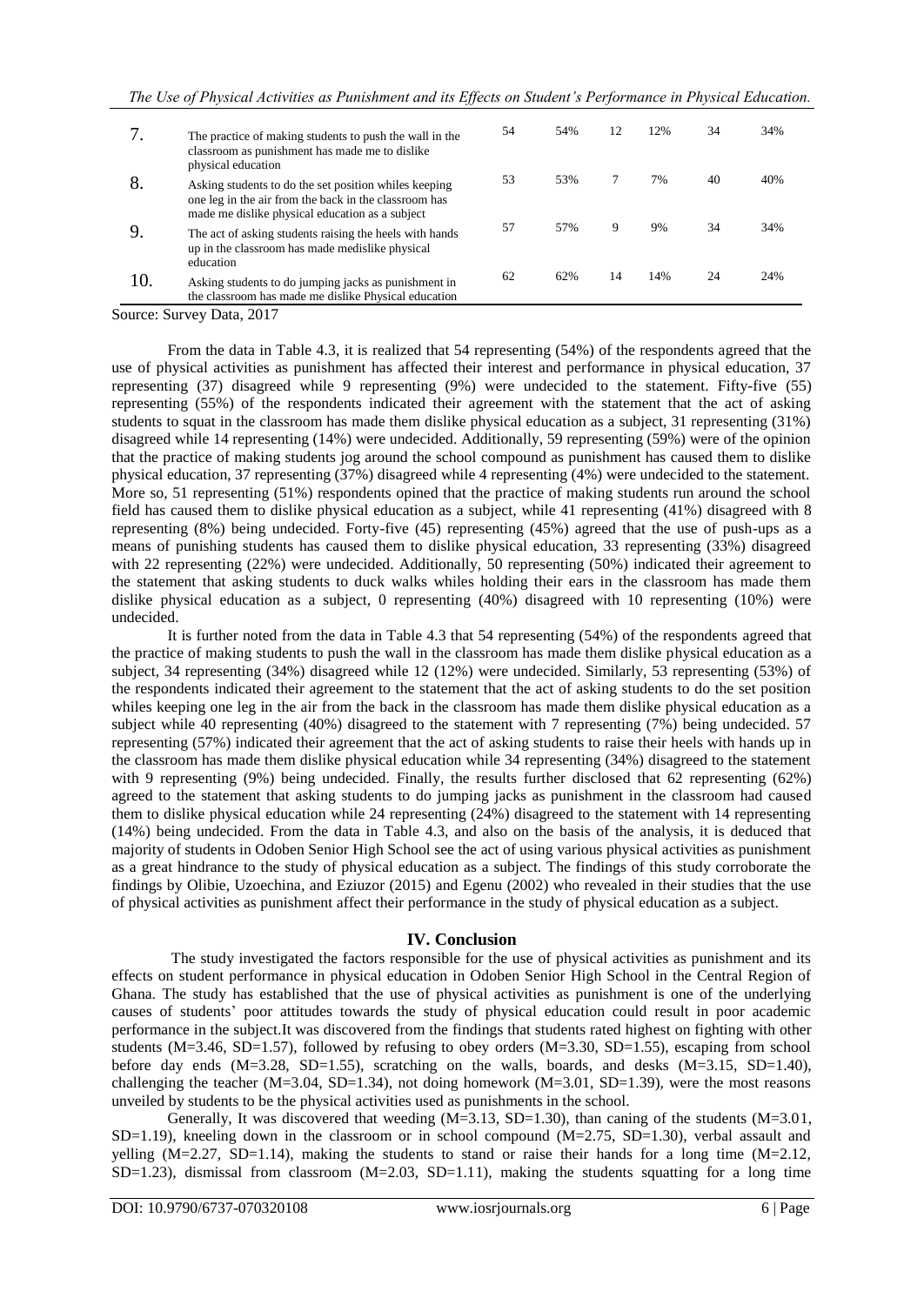$(M=2.00, 1.10)$ , pinching the ear or nose  $(M=1.77, SD=1.11)$ , were the major forms of punishment administered to the students. Again, squatting, jogging around the school compound, run around the school field, act of asking students to do push-ups, ducking walk whiles holding their ears and among others as a means of punishing the students has affected the students in terms of their behavior and disposition towards the study of physical education as a subject.

To reverse the trend of poor performance in the subject, it is pertinent that all education stakeholders support the use of alternate forms of punishment that does not cause physical pain, and encourage students to actively participate in the subject and develop positive attitudes towards the study of physical education so as to realize the benefits that accrue from participating in the physical education. In essence, participating in physical activities is useful to the maintenance of good health and wellbeing of the students. The Ghana Education Service through the Asikuma-Odoben-Brakwa Education Directorate should organize in-service training for the teachers in senior high schools to enable them to improve on the guidance and counseling services in their schools. This will encourage students to put up good behavior and adhere to school rules and regulations. The Ghana Education Service through the Asikuma-Odoben-Brakwa Education Directorate should take steps to educate students on the benefits that accrue from engaging or participating in physical education so that students will enhance student's participation resulting in improved academic performance. In this direction, it is expected that the Ministry of Education and the Ghana Education Service make efforts to put a stop by way of legislation to the use of physical activities as punishment and intensify efforts toward the study of the subject in schools.

#### **References**

- [1]. Afful-Broni, A. &Ziggah, D. (2007). Examining teachers' concerns and attitudes to inclusive education in Ghana. *International Journal of Whole schooling*, 3(1), 41-56.
- [2]. Alhassan, A. B. (2013). School Corporal Punishment in Ghana And Nigeria as a Method of Discipline: A psychological Examination of Policy And Practice. *Journal of Education and Practice,4*(27), 2013.
- [3]. Alhassan, W. (2014). *Role of guidance and counseling in secondary schools.*(Unpublished Master's Thesis, Maseno University).
- [4]. Awanta, E., &Asiedu-Addo, S. (2008). *Why many pupils in central region fail in the BECE*. Daily Graphic, Saturday, October 10, 2009, 5.
- [5]. Awoniyi, S. S., Aderanti, R. A., &Tayo, A. S. (2011). *Introduction to research methods*. Ibadan: Ababa Press Ltd.
- [6]. Babbie, E. & Mouton, D. (2001). *The practice of social research* (2th ed.). Belmont, CA: Wadsworth.
- [7]. Babbie, E., & Mouton, J. (2008). *The practice of social research* (8th ed.). Cape Town: Oxford University Press.
- [8]. Burns, N., & Grove, S. K. (2011). *Understanding nursing research - Building an evidence-based practice* (5th ed.). Maryland Heights, Missouri: Elsevier Saunders.
- [9]. Berg, B. L. (2009). *Qualitative research methods for the social sciences*. London: Pearson.
- [10]. Creswell, J. W. (2009). *Research Design: Qualitative, Quantitative, and Mixed Methods Approaches* (3rd ed.). Thousand Oaks, CA: SAGE Publications, Inc.
- [11]. Dörnyei, Z. & T. Taguchi, (2010). *Questionnaires in second language research: Construction, administration and processing* (2nd ed.). London: Routledge.
- [12]. Dubanoski, C. Inaba, T. &Gerkewicz, I. (1998). *The SAGE handbook of counseling and psychotherapy.* (2nd ed.). London: SAGE Publication.
- [13]. Egenu, A. (2002). Do changes in the psychosocial school environment influence pupils' health development? Results from a threeyear follow-sup study, *Scandinavian Journal of Public Health,* Vol. 31:3, pp. 169-177.
- [14]. Ehiane, O. R., (2014). *Counseling students of the faculty of education at the University of Maiduguri against examination malpractice.* Borno State: University of Maiduguri.
- [15]. Essuman, J. K. (2007). Guidance and counseling in contemporary Ghanaian society. *Journal of counseling, Education and Psychology,1*(2), 140-160.
- [16]. Gall, M. D., Gall, J. P., & Borg, W. R. (2003).*Educational research: An introduction*. Boston: Pearson Education.
- [17]. Gershoff, E. &Bitensky, R., (2007). The effects of counseling on classroom performance. *Journal of Humanistic Education and Development, 23,* 155-165.
- [18]. Gershoff, E.T. (2002). Corporal Punishment by parents and associated child behaviours and experiences: A met- analytic and theoretical review. *Psychological Bulletin, 128*, 539-579.
- [19]. Gitome, J. W., Katola, M. T., &Nyabwari G. B. G. (2013). Correlation between students' discipline and performance. *International Journal of Education and Research, 1* (8*),* 47-61.
- [20]. Greydanus, E., Pratt, N., Spates, L., Blake-Dreher, R., &Greydanus-Gearhart, A. (2003). Current state of guidance and counseling in secondary schools in Zimbabwe. *Journal of Social Sciences, 45*(1), 36-44.
- [21]. Hyman, P. (1996). Rehabilitation and Education for Blindness and Visual Impairment. *DPI Journal, 28*(1), 14-27.
- [22]. Kimani, N. G., Kara, M., &Ogetange, W. L. (2012). Teacher Factors Influencing Students' Academic Achievement in Secondary Schools in Nyandarua County, Kenya. *International Journal of Education and Research*, Vol. 1 No. 3.
- [23]. Kombo, D. K., & Tromp, D. L. A. (2006). *Proposal and thesis writing: An introduction.* Nairobi: Pauline Publications Africa.
- [24]. Kusi, H. (2008). *Managing junior secondary schools in Sunyani municipality (Ghana): The challenges for headteachers and their professional development needs.* Unpublished Doctor of Education thesis, University of Leicester, United Kingdom.
- [25]. Leach, F. & Humphreys, S. (2007). Gender violence in schools: taking the 'girls-as-victims' discourse forward, *Gender & Development,15*(1), 51-65.
- [26]. Mallot, M. Mallet, A. & Trojan, L. (2000). The detrimental effects of missing school: Evidence from urban siblings. *American Journal of Education, 117,* 147–182.
- [27]. McClure, S. & May, P. (2008). *Guidance and counseling for schools and college*. Nairobi:Oxford University Press.
- [28]. Mekdim, P. (2012). Perceptions of the role of guidance and counselling programs on Kenyan secondary school students' career decision making. *Journal of Educational and Social Research, 4*(6), 313-324.
- [29]. Mugenda, O. M., & Mugenda, A. G. (2009). *Research methods: Quantitative and qualitativeapproaches.* Nairobi: Acts Press.